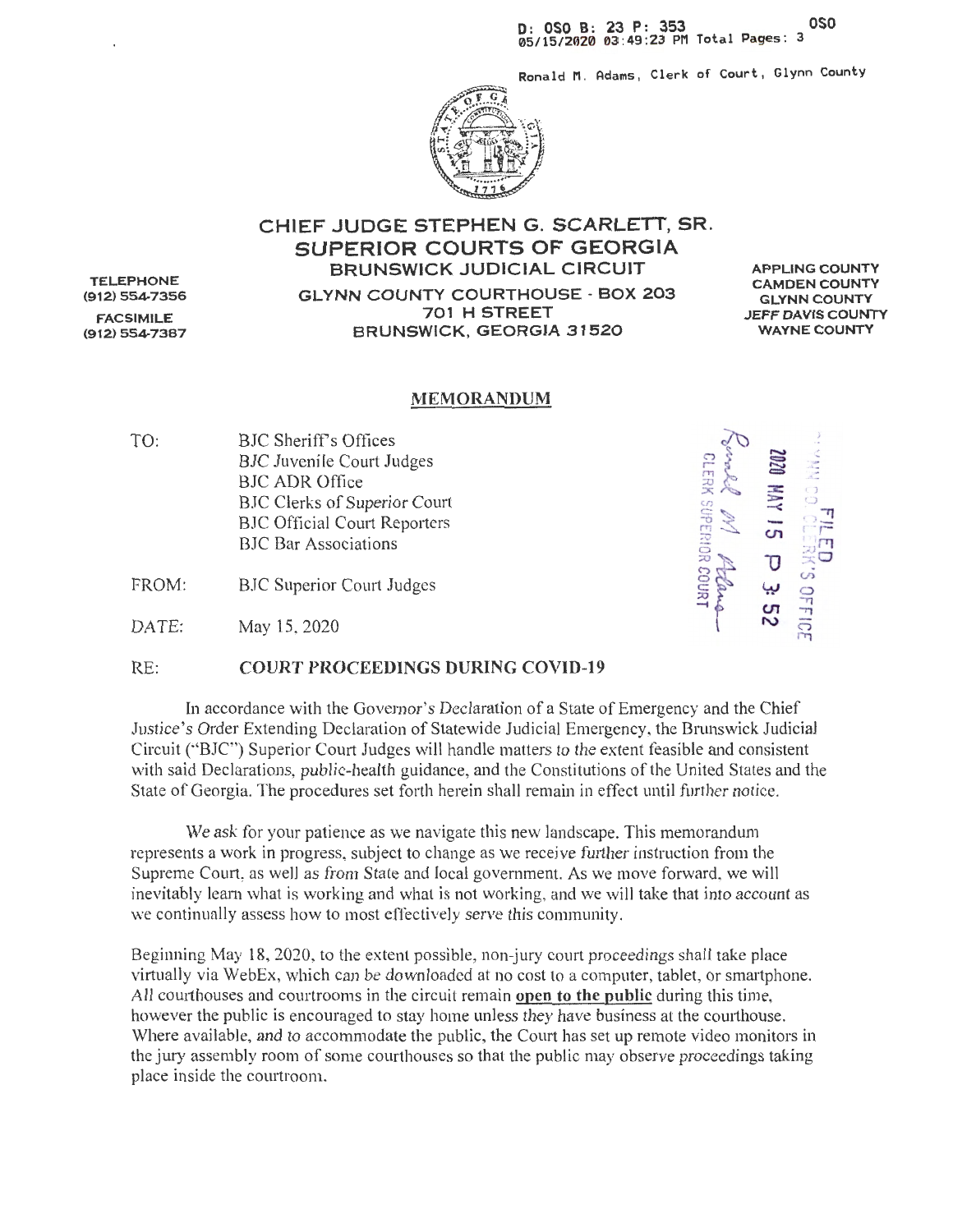For those hearings which cannot take place virtually via WebEx and must therefore take place in-person in the courtroom, the Superior Courts of the BJC have adopted a Covid-19 Operating Plan, which is being published contemporaneously herewith.

## **1. NON-JURY CIVIL AND NON-JURY DOMESTIC CASES**

Beginning May 18, 2020, the BJC Superior Court Judges will recommence holding civil non-jury hearings and domestic chambers calendars, following the procedures set forth below:

#### • *Uncontested Cases.*

In the event a case or issue is uncontested or resolved, and the parties are able to reach a resolution before the date the case is scheduled to come before the Court, the parties shall so advise the Clerk's Office (so it can mark its calendar accordingly) and shall send a copy of the pleadings, as well as proposed order(s), to the office of the Judge assigned to the case for entry. In this instance, neither the parties nor counsel need to appear in court on the scheduled chambers calendar date.

• *Pro Se Parties.* 

If the parties to a case are *pro se,* they are to appear in court on the scheduled calendar date. In domestic cases, the *Pro Hae* Juvenile Court Judge assigned to assist the Judge presiding over that chambers calendar will take up the cases as soon as possible. Other civil matters will be taken up immediately or will be re-scheduled at a time certain later that day or as soon as practicable.

• *One Party Represented by Counsel/One Party Pro Se.* 

If one party to the case is represented by counsel and the other is *pro se* and they are unable to reach a resolution before the scheduled court date, upon appearance and announcement in court on the scheduled court date, the Court will either take up the case immediately or will schedule the case for a hearing at a time certain later that day or as soon as practicable.

• *Both Parties Represented by Counsel.* 

If both parties are represented by counsel and are unable to reach a resolution before the scheduled court date, they are to contact the office of the Judge assigned to the case in writing at least three business days before the scheduled court date to so advise. Such correspondence shall include the case caption, a brief statement of the issue(s), whether witness(es) will be necessary (and if so, how many), how long the hearing is anticipated to take, and whether a court reporter will be necessary. The Judge's office will then schedule the hearing for a time certain on the scheduled court date, or as soon as practicable. The Judge's office will send counsel an invitation for the WebE<sub>N</sub> hearing. The invitation will set forth the specific time at which the hearing will be held. It is the responsibility of the parties to ensure that the Judge's office has the information necessary to set up the hearing and send the invitation. See (3) below for WebEx procedures to be followed.

## **2. WEBEX PROCEDURES.**

i